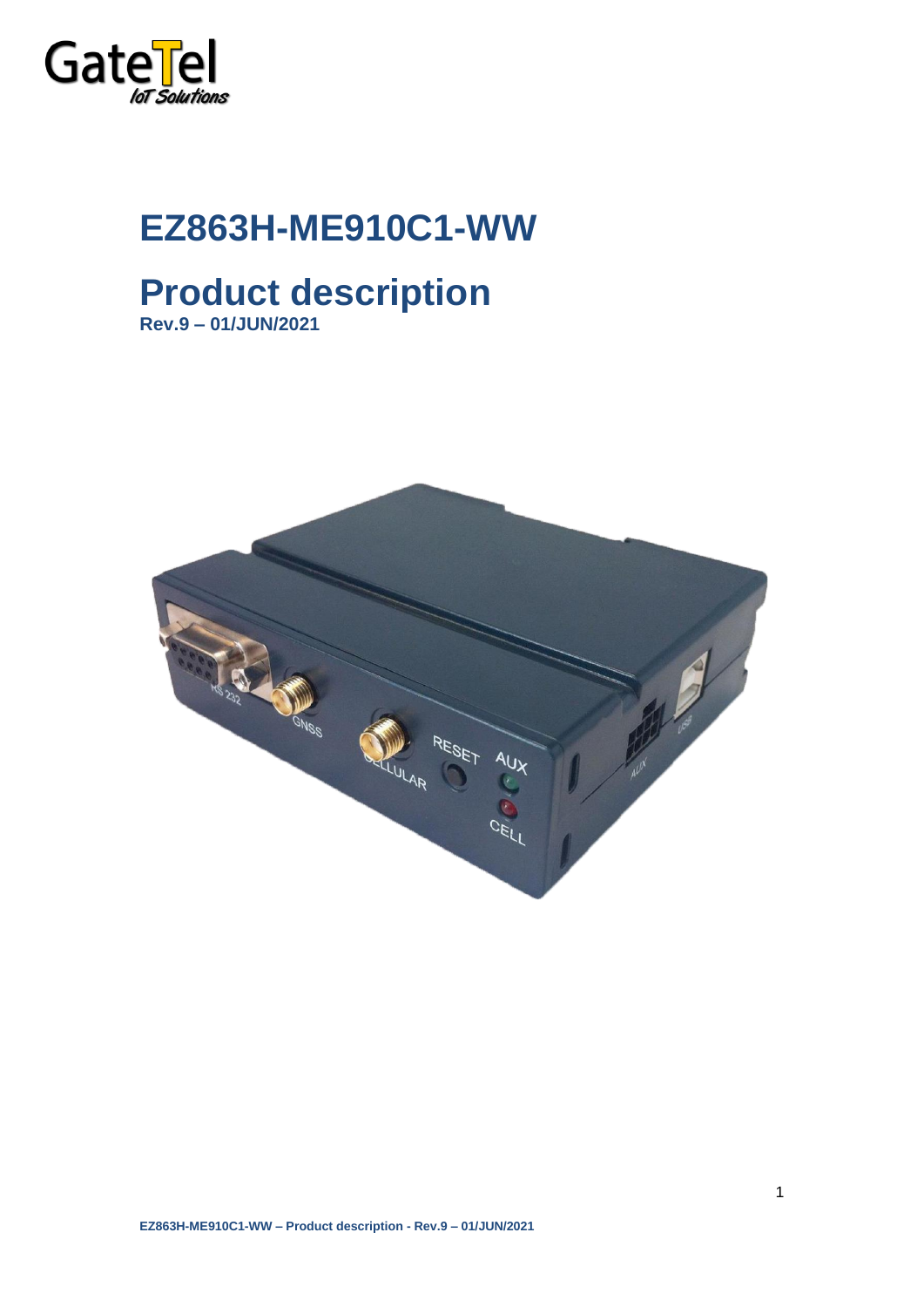

#### **Table of Contents**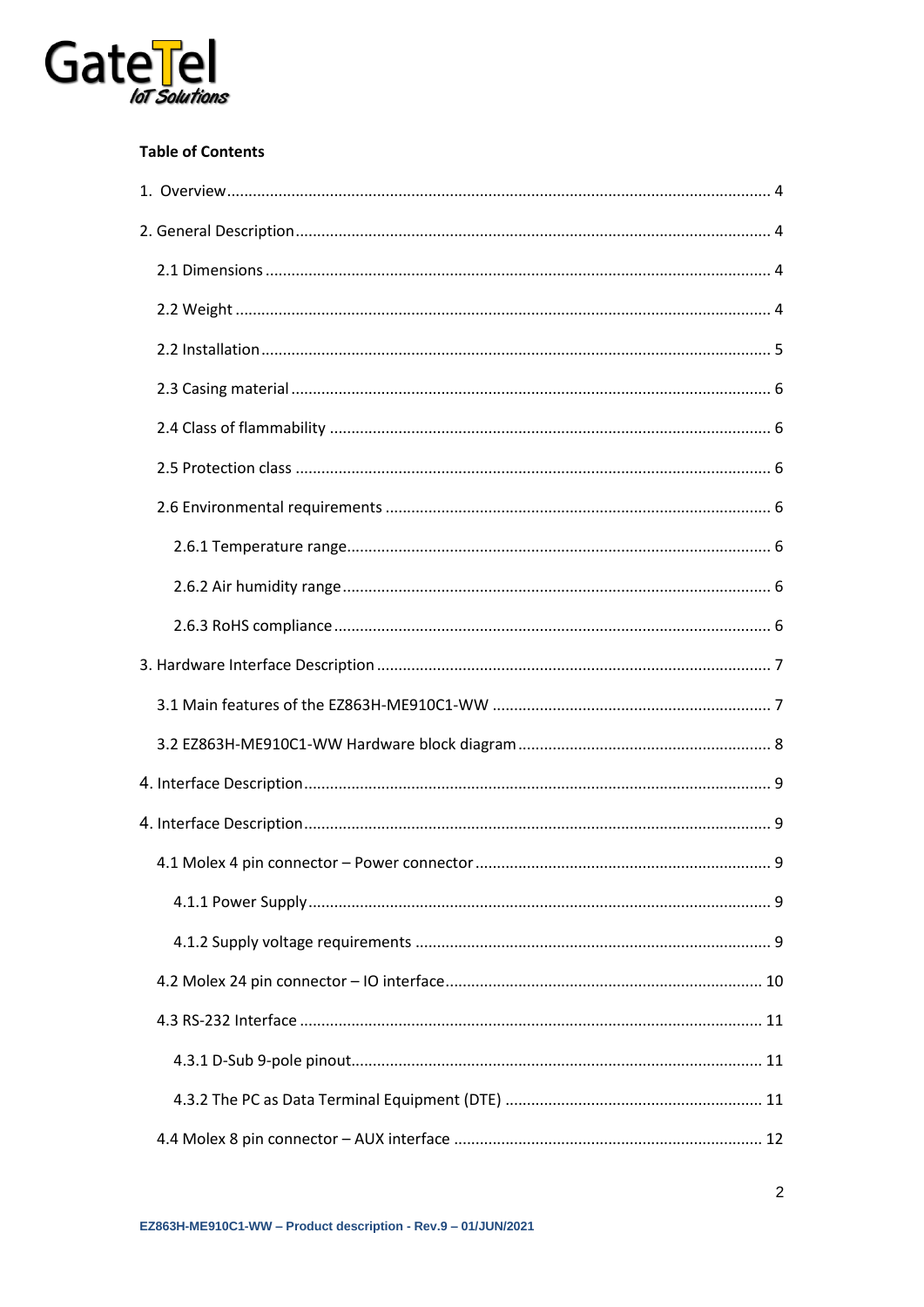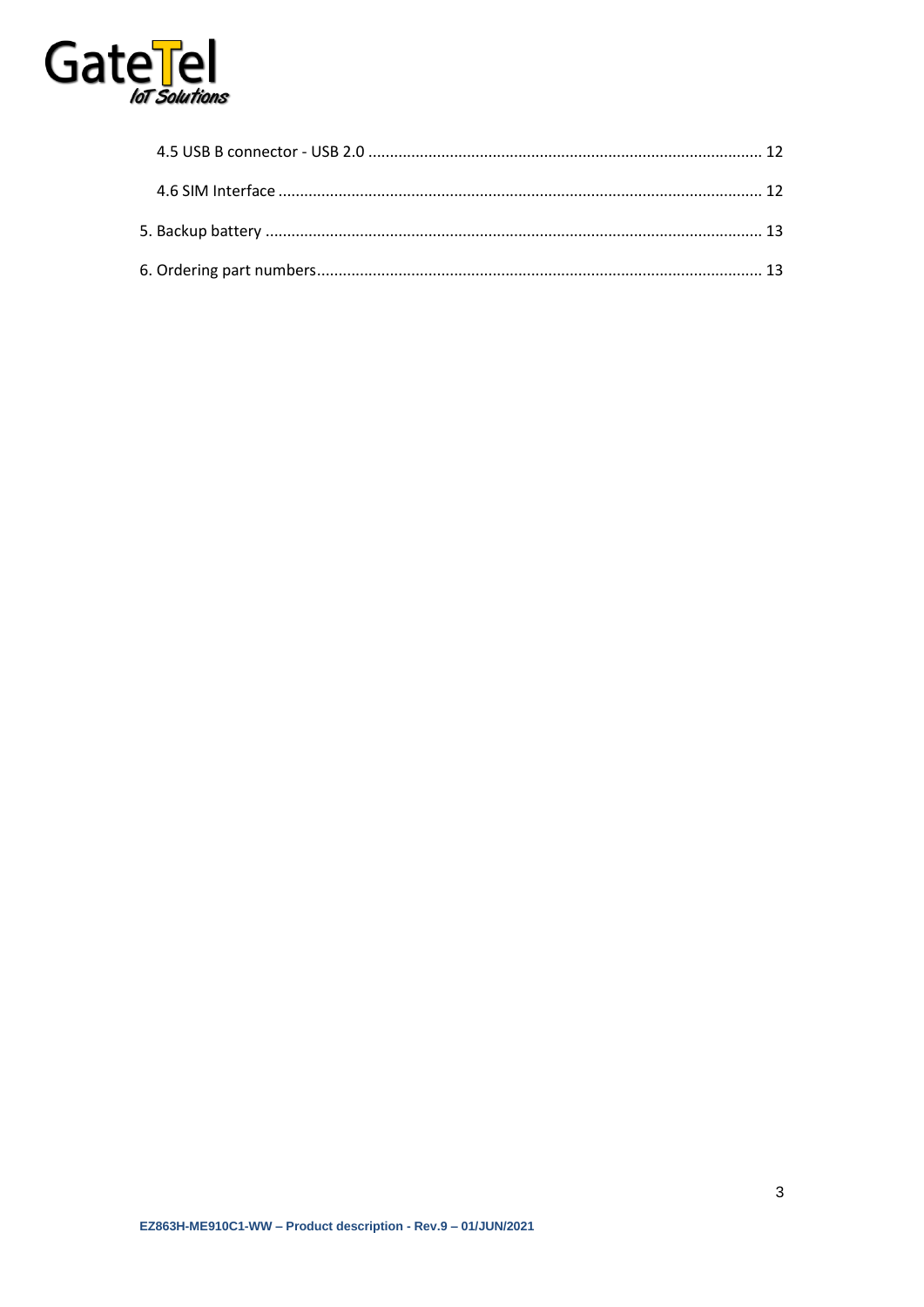

#### <span id="page-3-0"></span>**1. Overview**

This document provides the description of features, functions, and interfaces of the EZ863H unit. The EZ863H can be deployed as a complete system solution for various IoT/M2M applications like metering, Automatic vehicle location system (AVL), Gate control, Cellular alert systems and more. The unit includes Telit ME910C1-WW cellular LTE CatM/NBiot and 2G engine with AppZone and satellite navigation module that supports GNSS, 3 Axis accelerometer sensors, microcontroller for peripheral assistance, and LiPo battery charger.

#### <span id="page-3-1"></span>**2. General Description**

#### <span id="page-3-2"></span>**2.1 Dimensions**

<span id="page-3-3"></span>Dimensions: 98 mm x 82mm x 30mm



#### **2.2 Weight**

The weight of the EZ863H is 160 grams.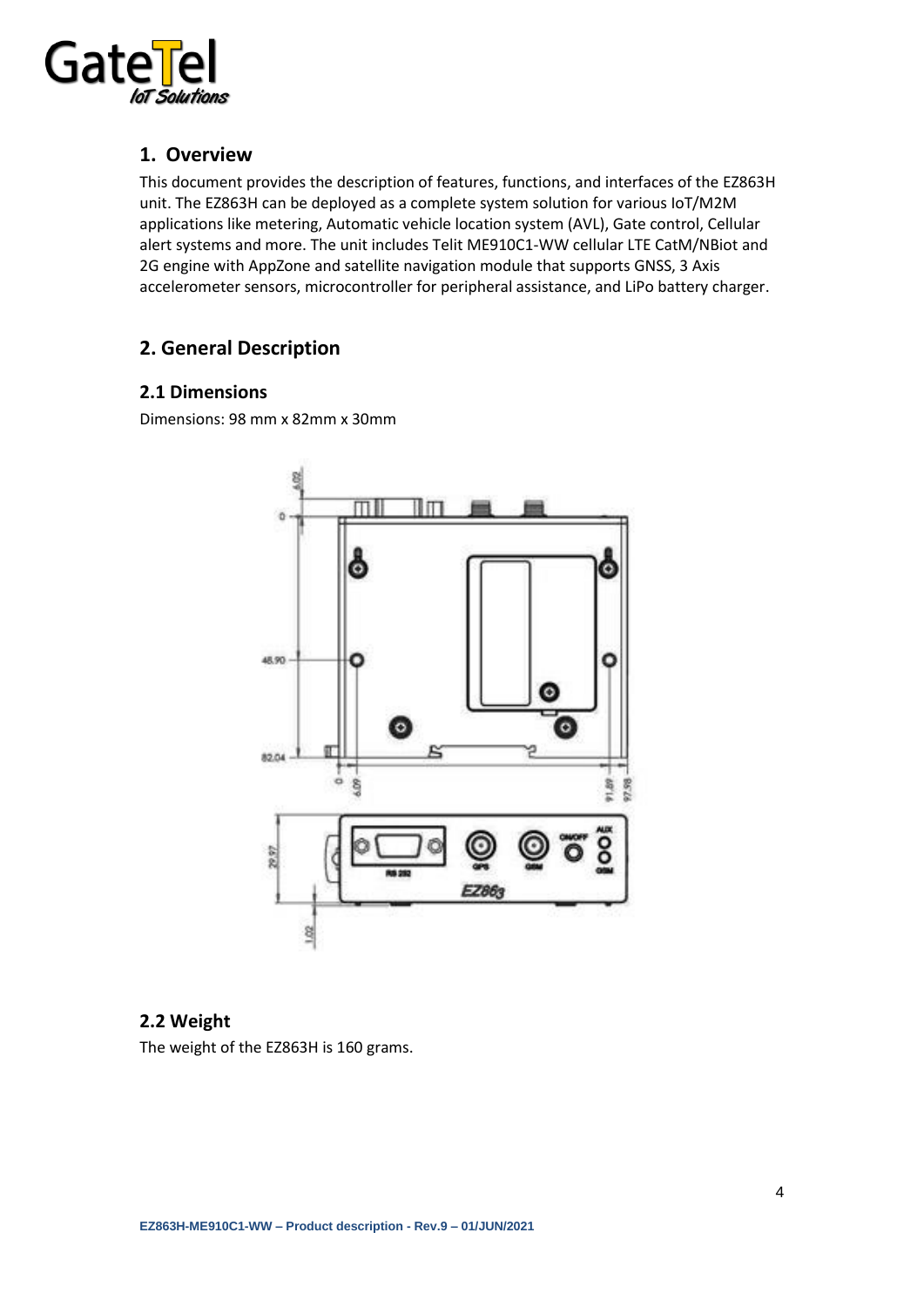

#### <span id="page-4-0"></span>**2.3 Installation**

Different installation options of the EZ863H are outlined below:



EZ863H Terminal rear view # 1- DIN rail attachment closed position



EZ863H Terminal rear view # 2 – DIN rail attachment open position

![](_page_4_Figure_7.jpeg)

EZ863H Terminal rear view # 3 – DIN rail attachment locked on DIN rail

![](_page_4_Figure_9.jpeg)

EZ863H Terminal bottom view (revealing threaded mounting holes)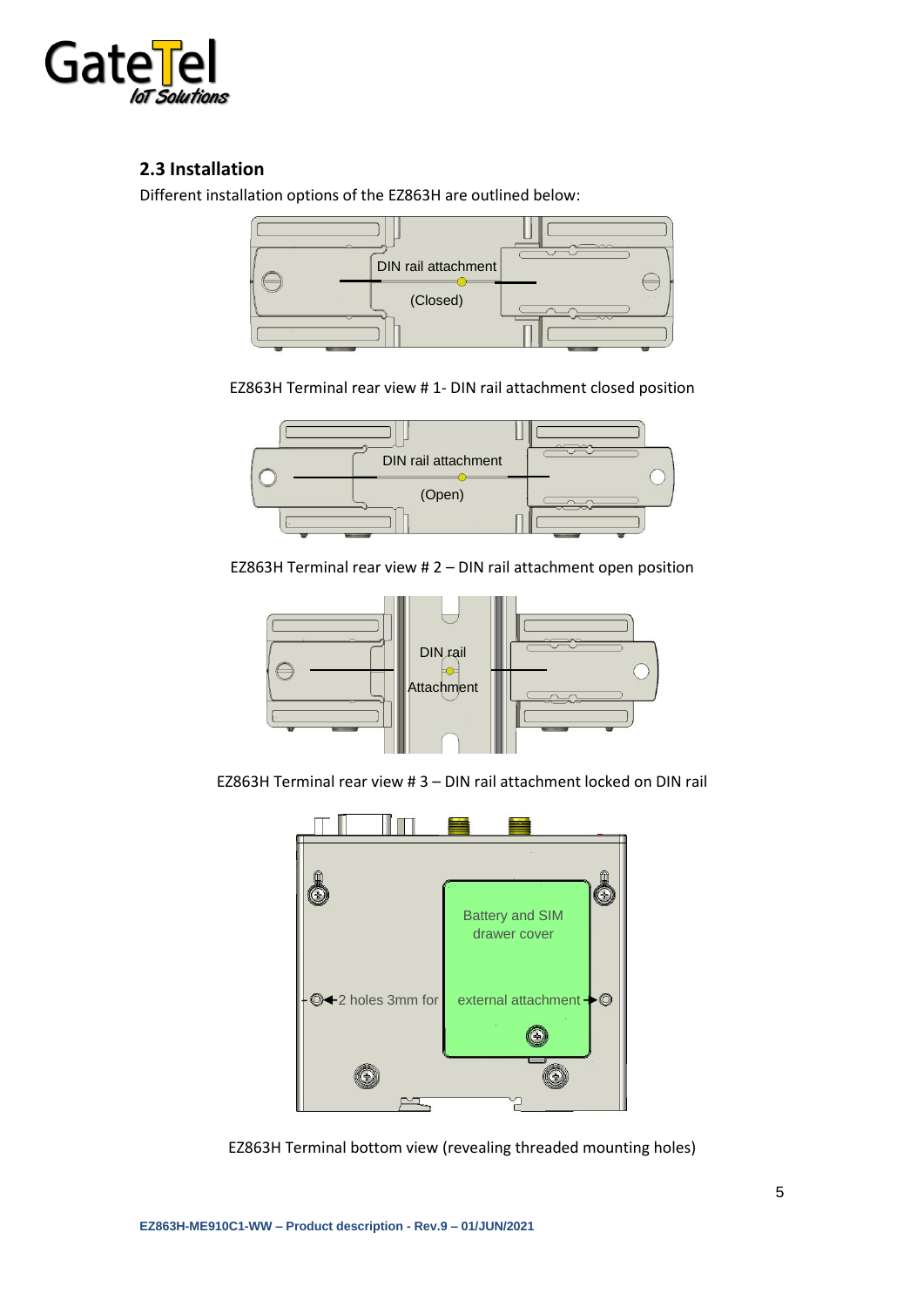![](_page_5_Picture_0.jpeg)

#### <span id="page-5-0"></span>**2.4 Casing material**

PC/ABS Cycoloy / Polycarbonate 1200 HF

#### <span id="page-5-1"></span>**2.5 Class of flammability**

UL94 HB

#### <span id="page-5-2"></span>**2.6 Protection class**

IP40 Avoid exposing the EZ863H Terminal to liquid or moisture

#### <span id="page-5-3"></span>**2.7 Environmental requirements**

#### <span id="page-5-4"></span>**2.7.1 Temperature range**

#### *2.7.1.1 without internal battery*

|                                                       | Ambient<br>temperature              | Note                                                                                                    |
|-------------------------------------------------------|-------------------------------------|---------------------------------------------------------------------------------------------------------|
| <b>Operating Temperature Range</b>                    | $-40^{\circ}$ C to +85 $^{\circ}$ C | The device is fully<br>functional at this<br>temperature range and<br>meets the ETSI<br>specifications. |
| Storage and Non-Operating<br><b>Temperature Range</b> | $-40^{\circ}$ C to $+85^{\circ}$ C  |                                                                                                         |

#### *2.7.1.2 with internal LIPO battery*

|                                                       | Ambient<br>temperature              | <b>Note</b>                                                                                                                                                |
|-------------------------------------------------------|-------------------------------------|------------------------------------------------------------------------------------------------------------------------------------------------------------|
|                                                       | $-10^{\circ}$ C to +55 $^{\circ}$ C | The device is fully<br>functional at this<br>temperature range, and<br>meets the ETSI specification                                                        |
| <b>Operating Temperature Range</b>                    | $-10^{\circ}$ C to +75 $^{\circ}$ C | The device is fully functional<br>at this temperature range. At<br>temperatures above +55°C,<br>It may slightly deviate from<br><b>ETSI</b> specifications |
| Storage and Non Operating<br><b>Temperature Range</b> | $-10^{\circ}$ C to +75 $^{\circ}$ C |                                                                                                                                                            |

#### <span id="page-5-5"></span>**2.7.2 Air humidity range**

5% - 85% non-condensing

#### <span id="page-5-6"></span>**2.7.3 RoHS compliance**

All hardware components are fully compliant with the EU RoHS and WEEE Directives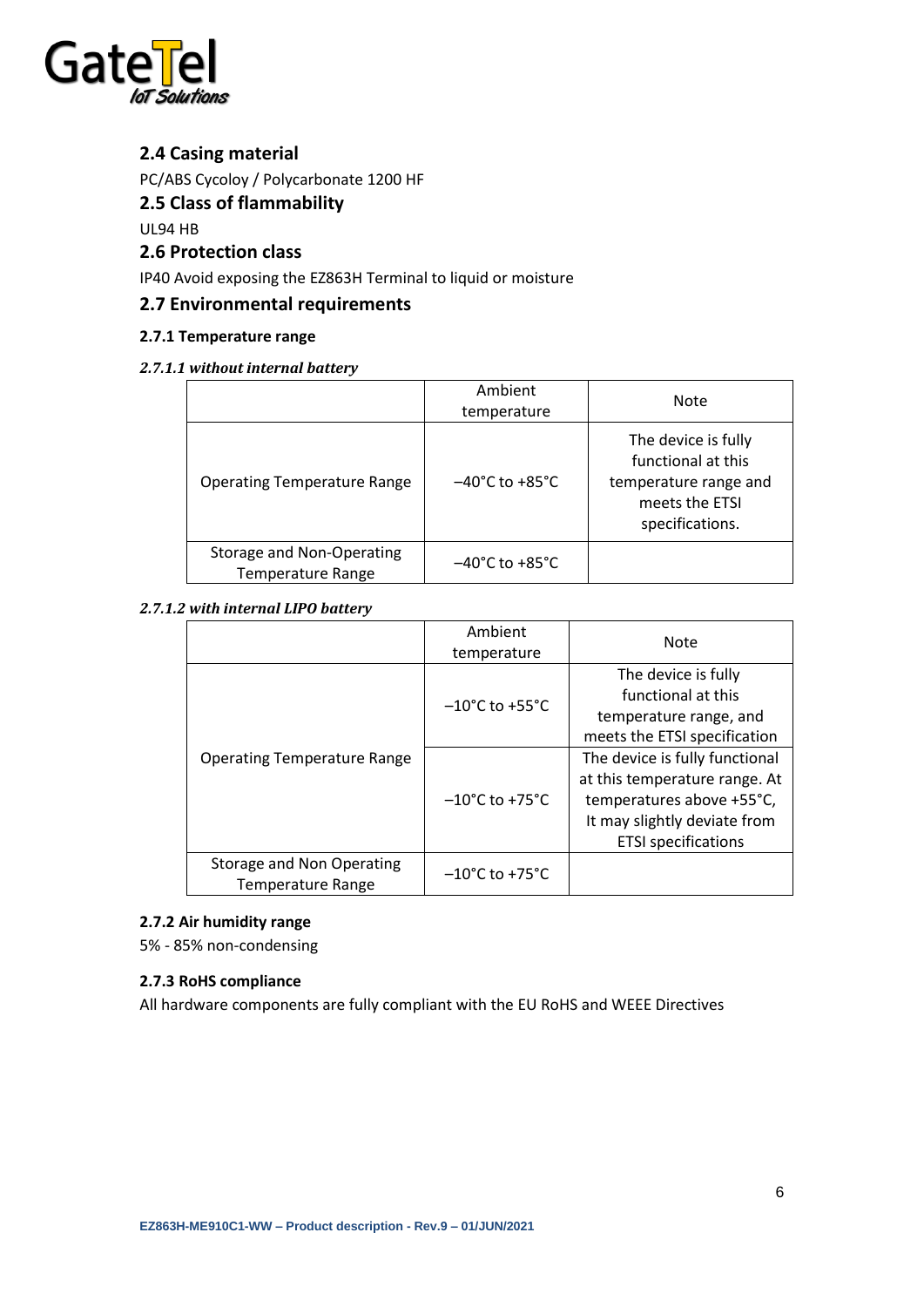![](_page_6_Picture_0.jpeg)

### <span id="page-6-0"></span>**3. Hardware Interface Description**

#### <span id="page-6-1"></span>**3.1 Main features of the EZ863H-ME910C1-WW**

| <b>Feature</b>                          | Implementation                                                                                                                                                                                                  |  |  |
|-----------------------------------------|-----------------------------------------------------------------------------------------------------------------------------------------------------------------------------------------------------------------|--|--|
| Incorporates Telit ME910C1-WW<br>module | The Telit module handles all cellular LTE CatM/NBiot and 2G<br>processing. It includes AppZone as well as satellite navigation module<br>that supports GNSS                                                     |  |  |
| PIC18LF65K22 Microcontroller            | Low power microcontroller that provides watchdog and peripheral<br>support.                                                                                                                                     |  |  |
| Frequency bands                         | <b>ME910C1-WW</b><br>4G Bands: B1(2100),B2(1900),B3(1800),B4(AWS1700),B5(850),<br>B8(900),B12(700),B13(700),B18(800),B19(800),B20(800),<br>B26(850), B28(700)<br>2G Bands: B2(1900), B3(1800), B5(850), B8(900) |  |  |
| Power supply                            | Single supply voltage 8V to 40V 15W                                                                                                                                                                             |  |  |
| ADC and GPIO inputs                     | 1 Relay output 30V 1A<br>$\bullet$<br>2 12bit ADC inputs 0-15V<br>2 12bit ADC 4-20mA<br>8 digital inputs 0-50V<br>4 open collector outputs 500mA                                                                |  |  |
| Energy modes                            | Full operation - LTE and GPS on - 50mA<br>$\bullet$<br>LTE on GPS off - 25mA<br>LTE and GPS off (uC and accelerometer on) - < 3mA<br>$\bullet$                                                                  |  |  |
| Communication                           | Full RS232<br>$\bullet$<br>RS232 Tx / Rx - modem trace<br>$I^2C$<br>1 wire<br><b>USB</b>                                                                                                                        |  |  |
| <b>Battery Backup (optional)</b>        | 600mAh LIPO battery with integrated charger                                                                                                                                                                     |  |  |
| Accelerometer                           | Freescale MMA8451, 3 Axis digital accelerometer, up to 14 bits with 2<br>programmable interrupts (motion detection, freefall detection, )                                                                       |  |  |
| Antennas                                | LTE GNSS external antennas with SMA connectors                                                                                                                                                                  |  |  |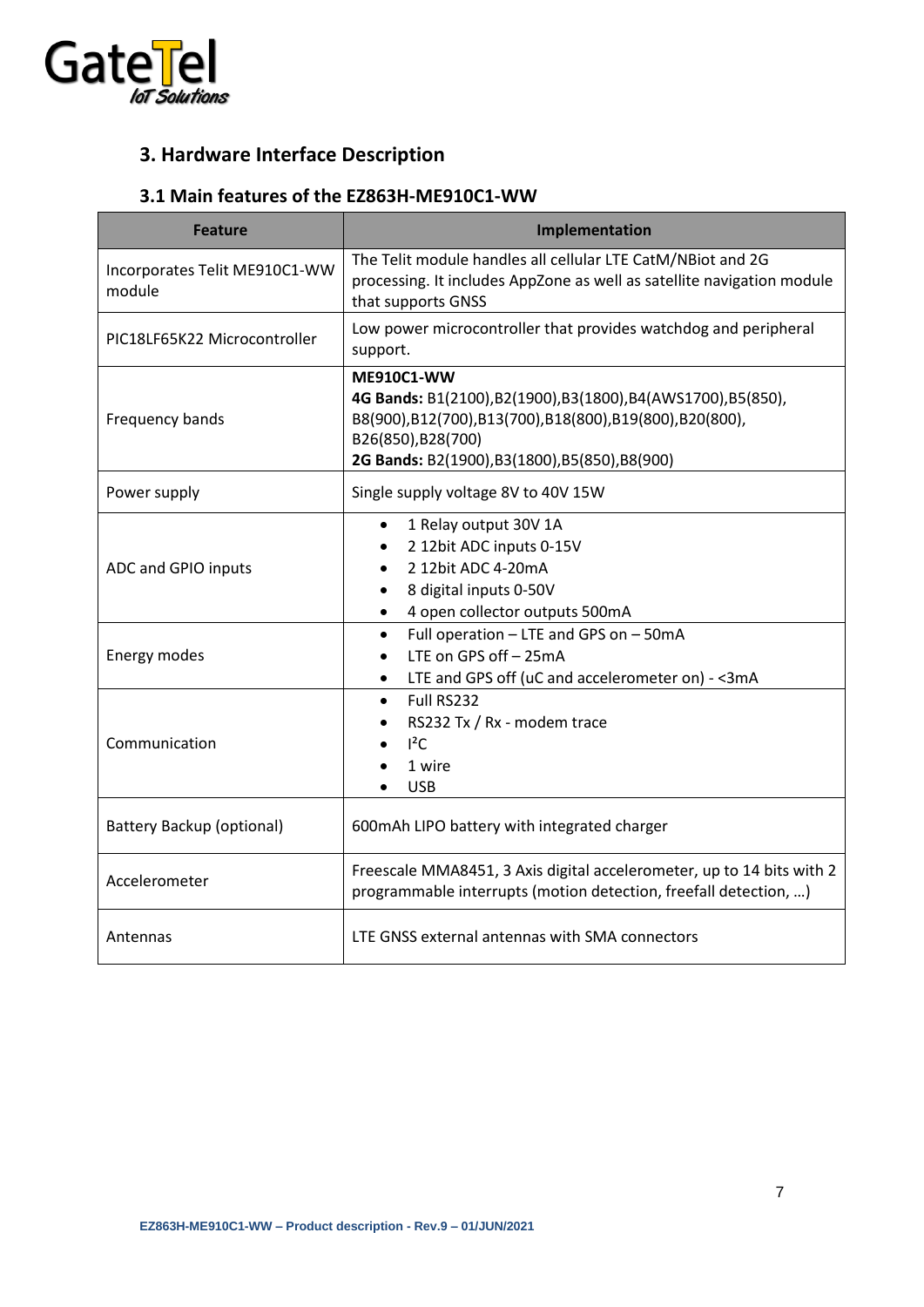![](_page_7_Picture_0.jpeg)

![](_page_7_Figure_1.jpeg)

#### <span id="page-7-0"></span>**3.2 EZ863H-ME910C1-WW Hardware block diagram**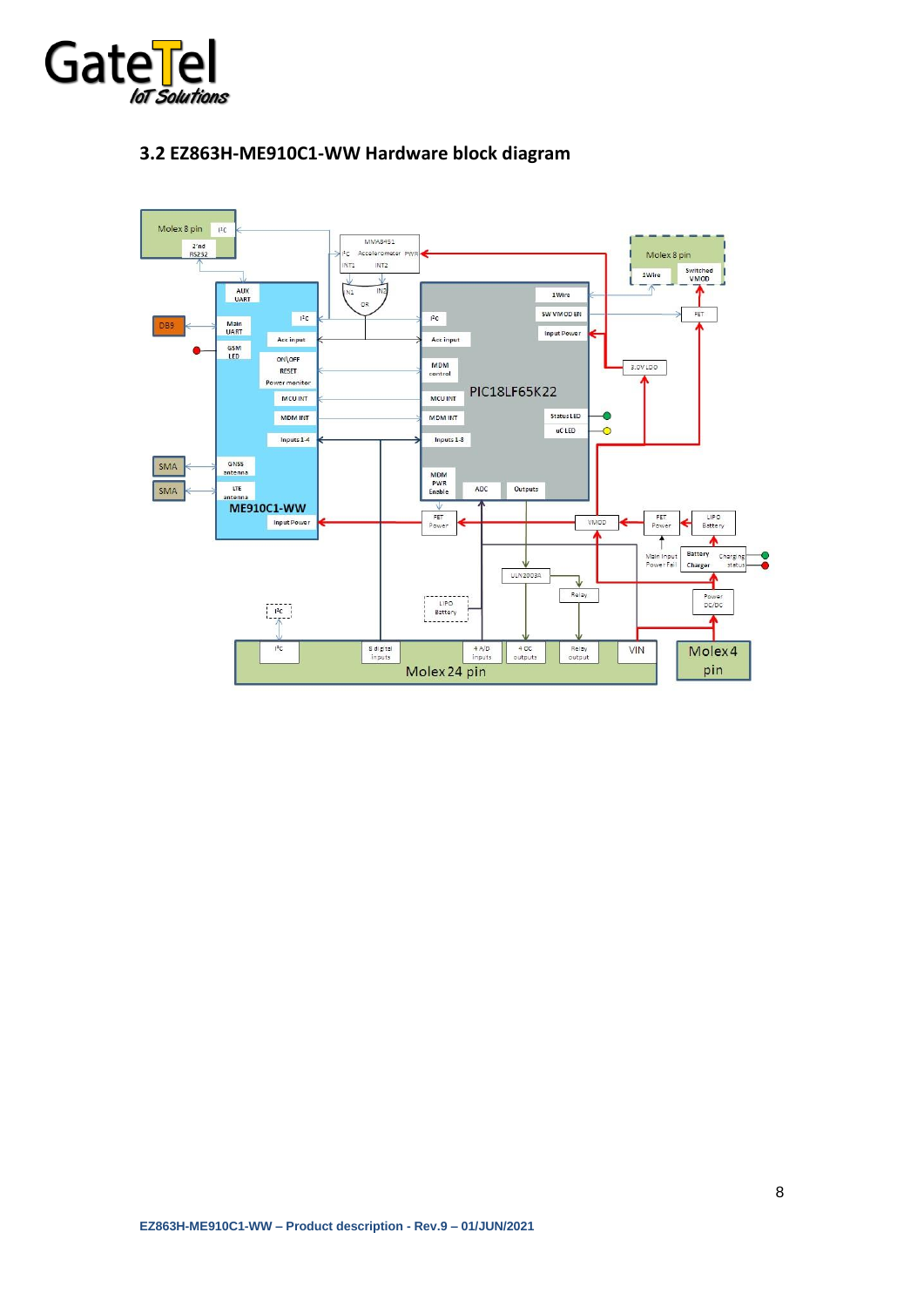![](_page_8_Picture_0.jpeg)

#### <span id="page-8-0"></span>**4. Interface Description**

#### <span id="page-8-1"></span>**4.1 Molex 4 pin connector – Power connector**

![](_page_8_Figure_3.jpeg)

#### <span id="page-8-2"></span>**4.1.1 Power Supply**

The power supply of the EZ863H Terminal must be a single voltage source of power 8V-40V capable of providing a peak during an active transmission. The EZ863H Terminal is protected from supply reversal voltage. An internal fuse ensures an electrical safety according to EN60950. This fuse is not removable. A fast-acting fuse 0.8A with melting is necessary to use with the EZ863H Terminal at a 24V power supply system for vehicles. The power supply must be compliant with the EN60950 guidelines.

#### <span id="page-8-3"></span>**4.1.2 Supply voltage requirements**

A DC power supply must be connected to the POWER input:

- Input voltage range 8 40V DC
- Nominal Voltage 12V DC
- Power Supply current rating: min. 1.2A @12V
- Power Supply ripple: max. 120mV
- Input current in idle mode: 40mA @ 12V
- Input average current in communication mode: 100mA @ 12V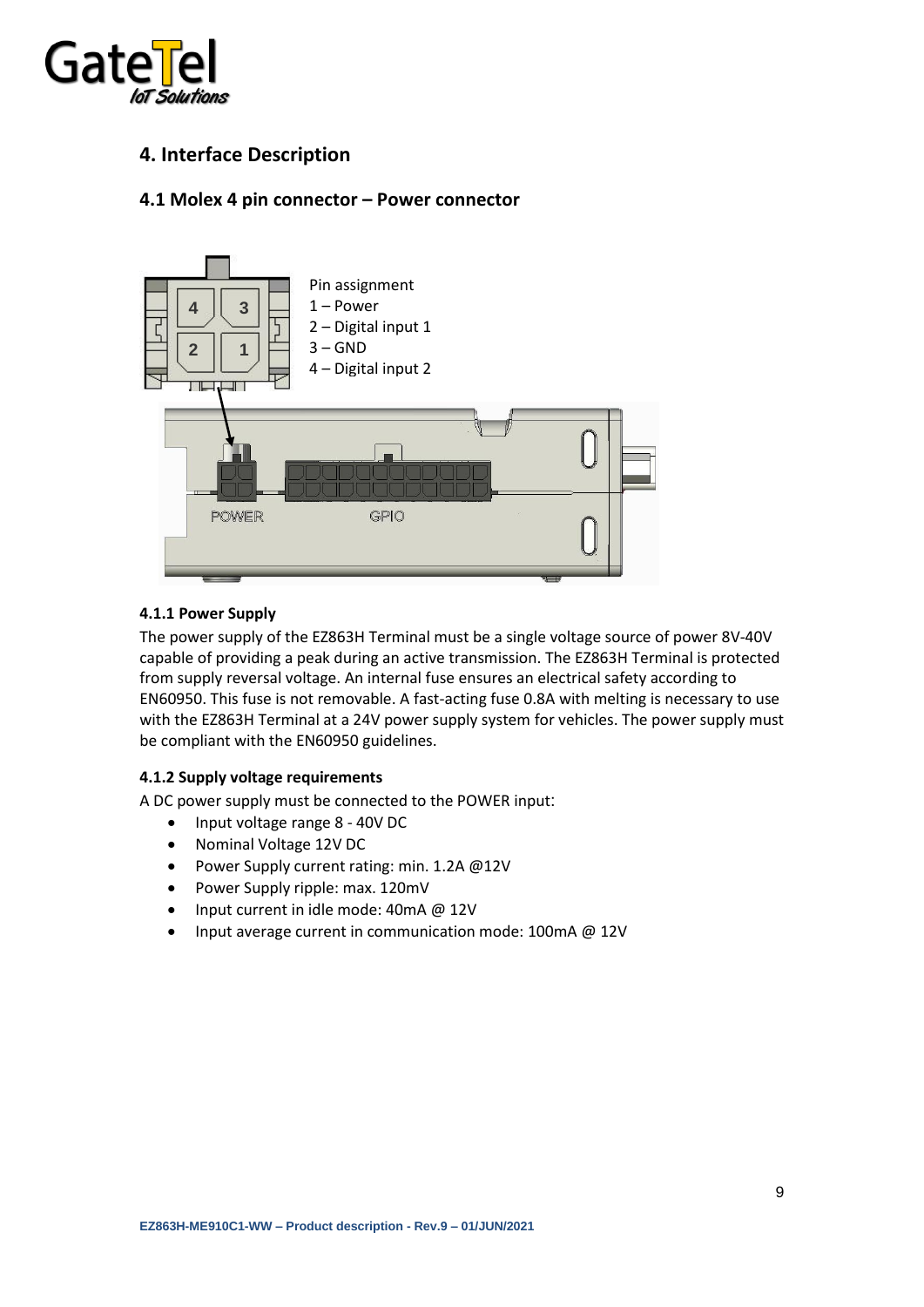![](_page_9_Picture_0.jpeg)

### <span id="page-9-0"></span>**4.2 Molex 24 pin connector – I/O interface**

The following interfaces and functions are provided via the I/O interface connector:

![](_page_9_Figure_3.jpeg)

| Pin            | Signal name      | I/O        | Description                                           |  |
|----------------|------------------|------------|-------------------------------------------------------|--|
| $\mathbf{1}$   | Digital input 1  |            | 0-50V digital input - pulled down                     |  |
| $\overline{2}$ | Digital input 2  |            | 0-50V digital input - pulled down                     |  |
| 3              | Digital input 3  |            | 0-50V digital input - pulled up                       |  |
| $\overline{4}$ | Digital input 4  |            | 0-50V digital input - pulled up                       |  |
| 5              | OC <sub>1</sub>  | O          | Open collector 500mA output                           |  |
| 6              | OC <sub>2</sub>  | O          | Open collector 500mA output                           |  |
| $\overline{7}$ | OC <sub>3</sub>  | O          | Open collector 500mA output                           |  |
| 8              | OC4              | O          | Open collector 500mA output                           |  |
| 9              | ADC1             |            | 0-15V 12bit analog input                              |  |
| 10             | ADC <sub>2</sub> |            | 0-15V 12bit analog input                              |  |
| 11             | VMOD             | O          | VMOD voltage output for external accessory activation |  |
| 12             | <b>DGND</b>      | <b>PWR</b> | Digital ground                                        |  |
| 13             | Relay A          | O          | Relay output A                                        |  |
| 14             | Relay B          | 0          | Relay output B                                        |  |
| 15             | Digital input 5  |            | 0-50V digital input - pulled down                     |  |
| 16             | Digital input 6  |            | 0-50V digital input - pulled down                     |  |
| 17             | Digital input 7  |            | 0-50V digital input - pulled up                       |  |
| 18             | Digital input 8  |            | 0-50V digital input - pulled up                       |  |
| 19             | ADC3             |            | 4-20mA 12bit analog input                             |  |
| 20             | ADC4             |            | 4-20mA 12bit analog input                             |  |
| 21             | <b>I2C SCL</b>   |            | I2C bus clock                                         |  |
| 22             | <b>I2C SDA</b>   |            | I2C bus data                                          |  |
| 23             | PLG GND          | <b>PWR</b> | Plug ground                                           |  |
| 24             | Vin              | <b>PWR</b> | Input voltage                                         |  |

GPIO interface connector 24 pins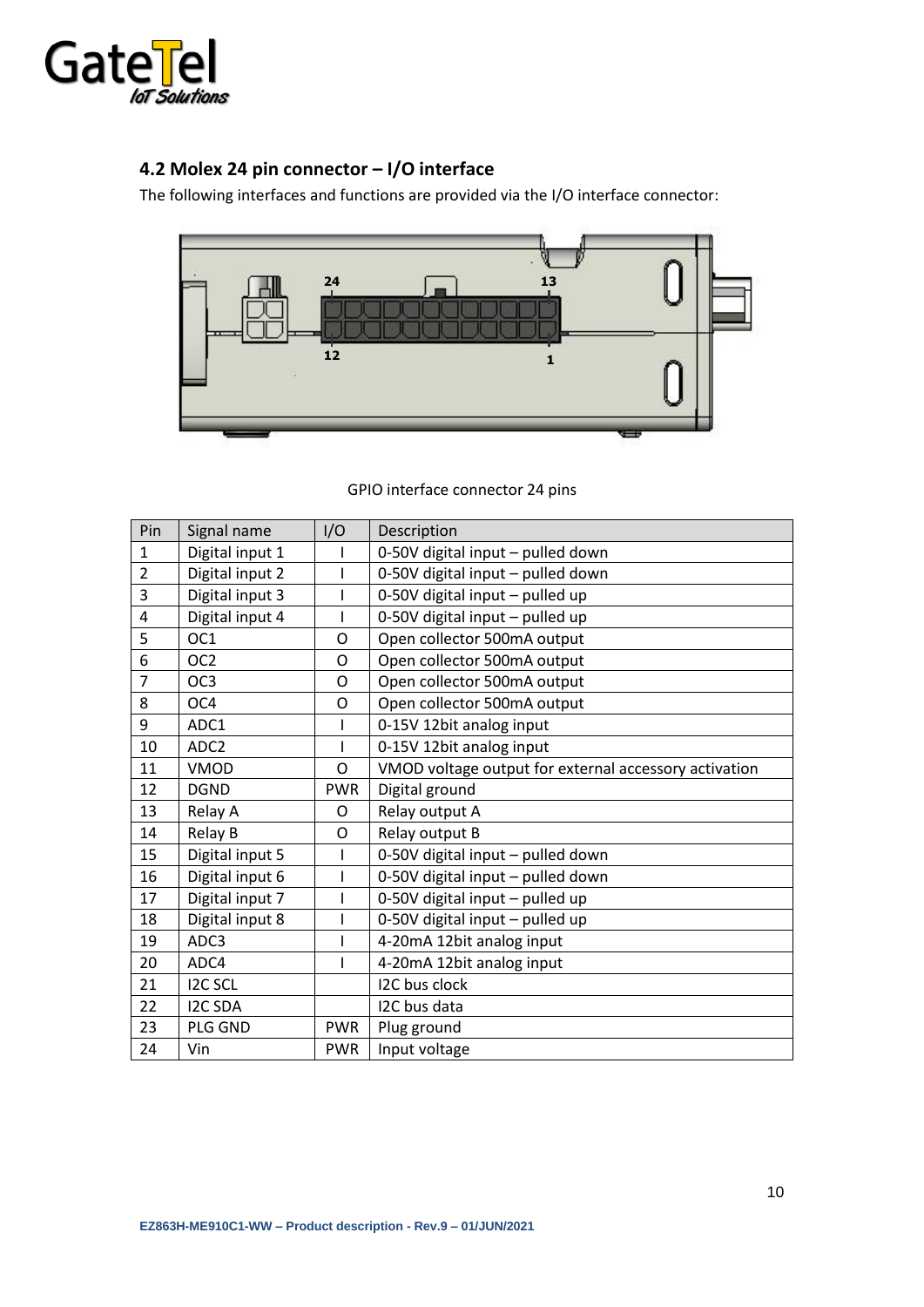![](_page_10_Picture_0.jpeg)

#### <span id="page-10-0"></span>**4.3 RS-232 Interface**

The serial interface of the EZ863H Terminal is intended for the communication between the Cellular module and the host application. This RS-232 interface is a data and control interface for transmitting data, AT commands and providing multiplexed channels. EMC immunity complies with the vehicular environment requirements according to EN301489-7. The user interface of the EZ863H Terminal is accessible from a Data Terminal Equipment DTE connected to the RS232 interface. It is managed by AT commands according to the GSM 07.07 and 07.05 specifications. The supported commands are listed in the AT Commands Reference Guide.

# <span id="page-10-1"></span>**4.3.1 D-Sub 9-pole pinout** 15 I 4 3 2 1  $|9|$ 8 7 6

Pin assignment RS-232 (D-Sub 9-pole female)

| Pin<br>no.     | Signal name | I/O | Function of application |
|----------------|-------------|-----|-------------------------|
| 1              | <b>DCD</b>  | Ω   | Data Carrier Detected   |
| 2              | <b>RXD</b>  | റ   | Receive Data            |
| 3              | <b>TXD</b>  |     | <b>Transmit Data</b>    |
| 4              | <b>DTR</b>  |     | Data Terminal Ready     |
| 5              | <b>GND</b>  |     | Ground                  |
| 6              | <b>DSR</b>  | Ω   | Data Set Ready          |
| $\overline{7}$ | <b>RTS</b>  |     | Request To Send         |
| 8              | <b>CTS</b>  | Ω   | Clear To Send           |
| 9              | <b>RING</b> | O   | <b>Ring Indication</b>  |

Connector type on the terminal is:

- RS-232 through D9-pin female
- Baud rate from 300 to 115.200 bit/s
- Short circuit (to Ground) protection on all outputs.
- Input voltage range: -12V to +12V

#### <span id="page-10-2"></span>**4.3.2 The PC as Data Terminal Equipment (DTE)**

The software application for using the PC RS232 standard serial interface (COM-port) as Data Terminal Equipment (DTE) like Hyper Terminal, Putty, etc…

Connect using the COM-port to which the EZ863H Terminal connected with the following settings:

![](_page_10_Picture_15.jpeg)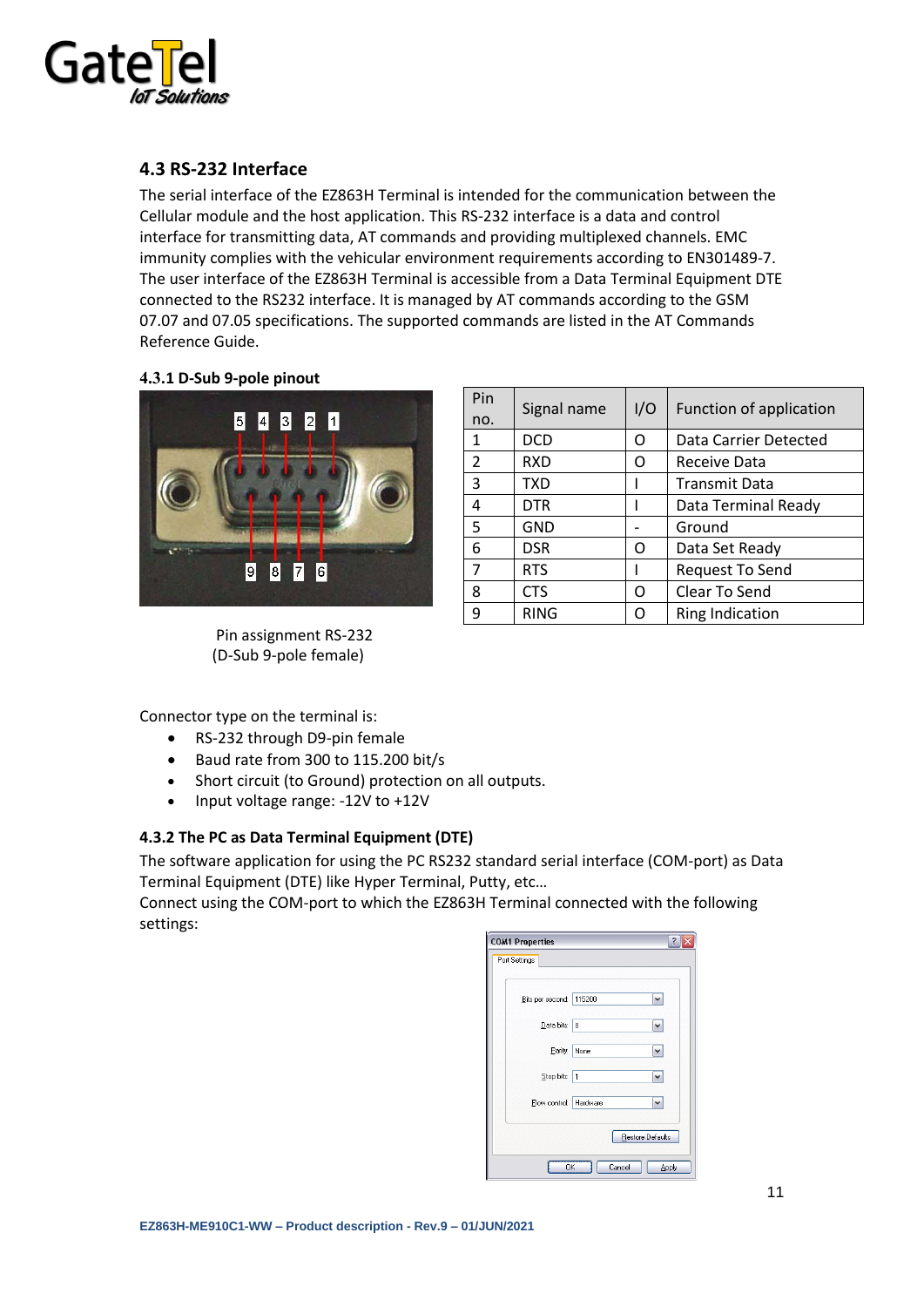![](_page_11_Picture_0.jpeg)

#### <span id="page-11-0"></span>**4.4 Molex 8 pin connector – AUX interface**

![](_page_11_Figure_2.jpeg)

| Pin | Signal name    | Description                     | Cable Color  |
|-----|----------------|---------------------------------|--------------|
|     | <b>AUX RX</b>  | Modem AUX port RX - RS232 level | <b>Black</b> |
| 2   | <b>AUX TX</b>  | Modem AUX port TX - RS232 level | Red          |
| 3   | <b>I2C SCL</b> | I2C bus clock                   | <b>Brown</b> |
| 4   | <b>I2C SDA</b> | I2C bus data                    | Orange       |
| 5   | SW VMOD        | Switched VMOD                   | White        |
| 6   | uC RX          | uC RX port - RS232 level        | Blue         |
| 7   | 1Wire          | 1Wire bus                       | Green        |
| 8   | <b>GND</b>     | Ground                          | Yellow       |

#### <span id="page-11-1"></span>**4.5 USB B connector - USB 2.0**

The ME910C1-WW modem includes one integrated universal serial bus (USB) transceiver

#### <span id="page-11-2"></span>**4.6 SIM Interface**

The SIM interface is intended for 3V SIM cards. The cardholder is a five wires interface according to GSM 11.11. A sixth pin has been added to detect whether the SIM card drawer is inserted. Removing and inserting the SIM card during operation may require the software to be reinitialized. Therefore, after reinserting the SIM card, the modem will detect it automatically, but it may be necessary to restart EZ863H Terminal.

![](_page_11_Figure_8.jpeg)